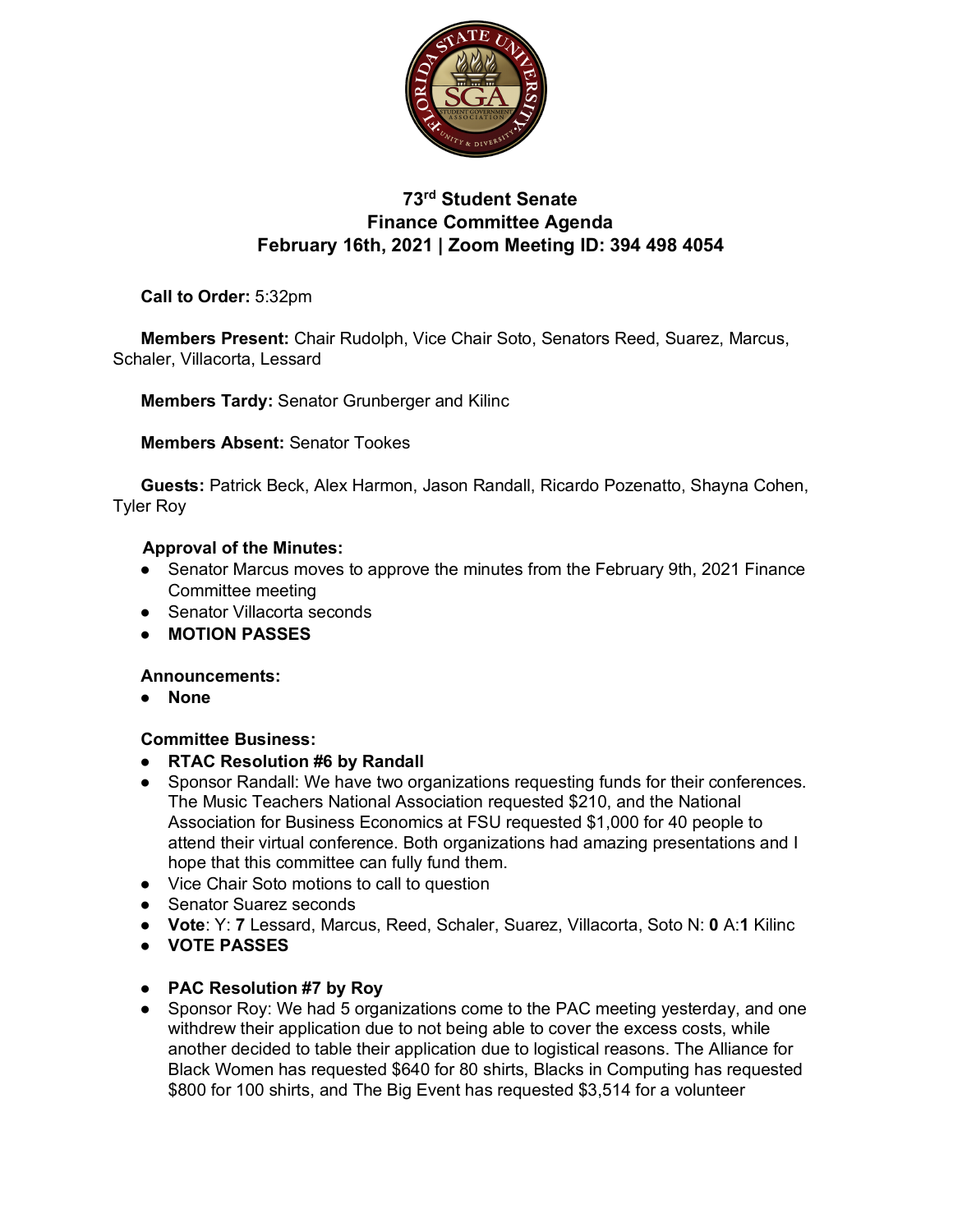

experience available for FSU students and covers the cost for IM fields, snacks, water, food, etc., and I hope you vote in favor of the resolution.

- Senator Marcus motions to move to roundtable
- Senator Suarez seconds
- **MOTION PASSES**
- Vice Chair Soto: Just wanted to clarify, are all the RSOs requesting funds for shirts allowing students outside their organization to get those shirts as well?
- Sponsor Roy: Yes, that is a requirement that they have to follow. If you would like, I can have Shayna Cohen elaborate on that for The Big Event.
- Senator Marcus motions to let a non-senator speak
- Vice Chair Soto seconds
- Shayna Cohen: The Big Event is open to anyone in the Tallahassee community, so whatever they would like to take home from the event is theirs to keep.
- Senator Villacorta moves to call to question on The Big Event
- Senator Schaler seconds
- Vote: Y: **8** Lessard, Kilinc, Marcus, Reed, Schaler, Suarez, Villacorta, Soto N: **0** A: **0**
- **LINE ITEM PASSES**
- Senator Lessard motions to move to pass the resolution in its entirety
- Senator Suarez seconds
- Vote: Y: **8** Kilinc, Lessard, Marcus, Reed, Schaler, Suarez, Villacorta, Soto N: **0** A: **0**
- **RESOLUTION PASSES IN ITS ENTIRETY**

### **Old Business:**

● **None**

### **New Business:**

- RTAC Resolution #6 by Randall
	- o Music Teachers National Association at FSU: funded \$210 in registration fees
	- o National Association for Business Economics at FSU: funded \$1,000 in registration fees
	- o Resolution Total: \$1,210
- PAC Resolution #7 by Roy
	- o Alliance for Black Women: funded \$640 in clothing and awards
	- o Blacks in Computing: funded \$800 in clothing and awards
	- $\circ$  The Big Event: funded \$240 in contractual services, \$562 in expense, \$586 in food, \$2126 in clothing and awards
	- o Resolution Total: \$4,954

### **Unfinished Business:**

● **None**

### **Final Announcements:**

• Chair Rudolph: Thank you for making this meeting quick and speedy!